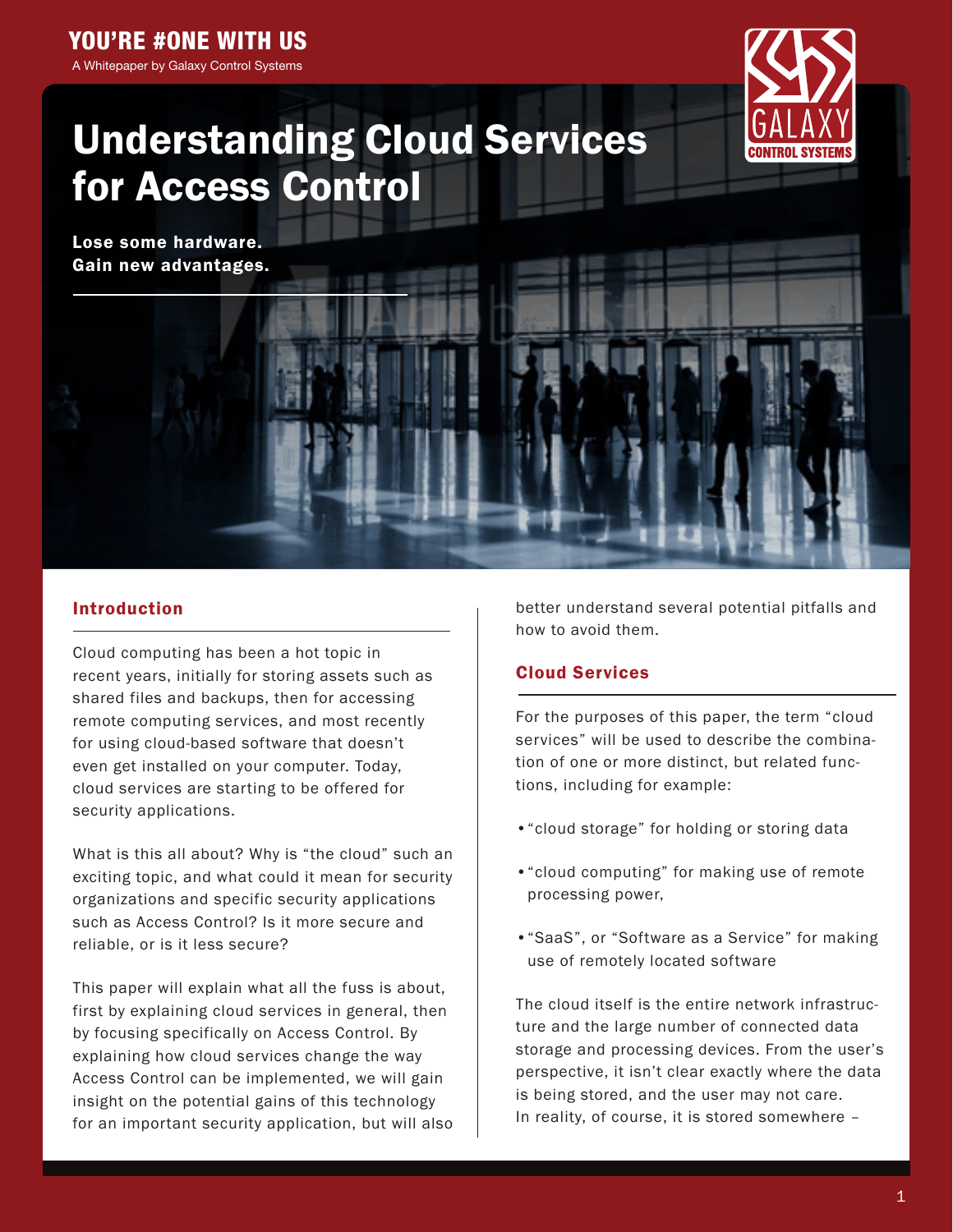

but depending on the type of service and the resources available at that moment, data may be stored in more than one location, or even split between locations.

The first thing to know about these new cloud services is that these functions are not new at all – they were invented in the 1960's in the early stages of developing the ARPANET, which formed the basis for the Internet of today. Cloud storage was offered commercially as early as 1983 by consumer internet pioneer CompuServe, and by the mid-1990's AT&T was offering additional services positioned as an "electronic meeting place".

Several factors have made today's landscape much more fertile for cloud services of all types. Some of the most important of these factors include;

- •Increases in the capacity of storage devices such as hard drives
- •Decreases in the cost of storage devices such as hard drives
- •Technical advances in storage strategies such as drive striping, error correction, and others
- •Improved server hardware and software to allow more efficient use of shared resources among multiple users simultaneously
- •And perhaps most important of all, improvements in network access, speed, and reliability that have been broadly deployed

Without these important technical enablers, cloud based services could not be available broadly today.



#52293605

## The Nature of Cloud Services

There are several characteristics of cloud services that stand in contrast to standard on-premise computing, including:

Accessibility: This characteristic is the most significant driver for cloud services. The primary point of these services is their easy access and connectivity from anywhere, at any time – thereby disconnecting the historical link between the physical location of the computer and the user of that device. After implementing cloudbased services, any user who has access to a connected data network can access and use the stored information and resources.

Cost sharing and shifting: Making use of cloud computing resources, depending on the specifics of the agreement, normally shifts what would have been up-front capital costs for hardware and software into lower ongoing operational costs. Companies have realized financial benefits by spreading out their costs, and moreover, have been better able to quickly increase or decrease their computing usage and costs as their needs change.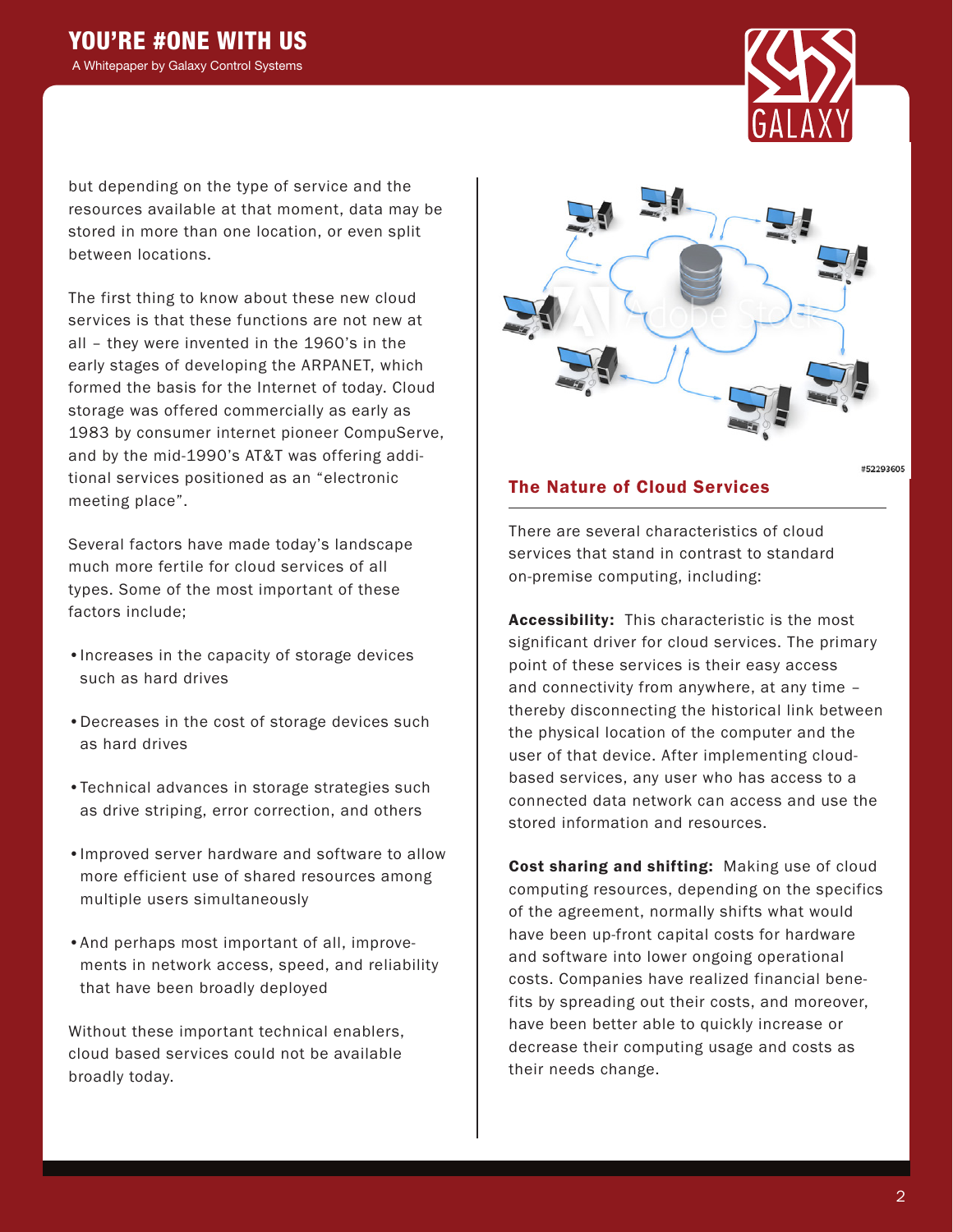

Reliability: The recent standard for computing has been using a desktop or portable computer, usually with a connection to a network. Much of the software being used, and the data, documents, images, and other materials used are stored locally on that computer hard drive or other storage device. While this may seem comforting to the user ("I know where my data is right now") it actually creates many risks due to the potential for a single point of failure in the storage device, processor, or almost any other power or critical processing chain element. In contrast, centralized data centers can be equipped with strong, redundant backup power and storage systems, and multiple computers can be connected to provide computational backup as well. In this way, the systems that provide the cloud services can be far more reliable than even a collection of individual computing resources.

**Backups:** As mentioned above, data centers can be better equipped to improve reliability versus on-premise computing resources. The same also applies to backup processes. It is difficult to ensure that a number of individual workers will properly back up their programs and data to protect them against loss and other hazards. In contrast, centralized data centers can have strict backup procedures to ensure that data is backed up and stored in a timely and secure manner in case it is needed.



Software Updates and Patches: As is the case for backups, it is difficult to manage a dispersed set of computing resources to ensure that all necessary updates, patches, and fixes are applied across an organization. By centralizing and formalizing the update process, compliance and security can both be dramatically improved.

Cyber and Physical Security: And, similar to the updates section above, a centralized location can be protected with strong logical and physical protections, ranging from fortress-style physical walls and barriers, to strong logical firewalls. These measures also prevent events such as theft, or damage due to fire or flood as a result of the increased level of protection at the central site. The scale of centralized data centers makes these improved protections feasible, where they would be difficult to justify for on-premise computing resources. Communications between system elements can be encrypted at all times, further improving the security posture of the system.

# Benefits of Cloud Services for Access Control

By now it should be clear that depending on the specifics of a business case, organizations can access a range of benefits by using cloud services. Here are several of the key benefits of cloud services specifically for access control applications:

#### Lower up-front costs:

In the past, new access control installations required a large capital expense at the start to buy all the hardware, software, cabling, and installation labor to deploy a complete system. For medium-sized installations, the total budget could easily be in the range of \$50k to \$100k, which is easily enough to have a budget impact.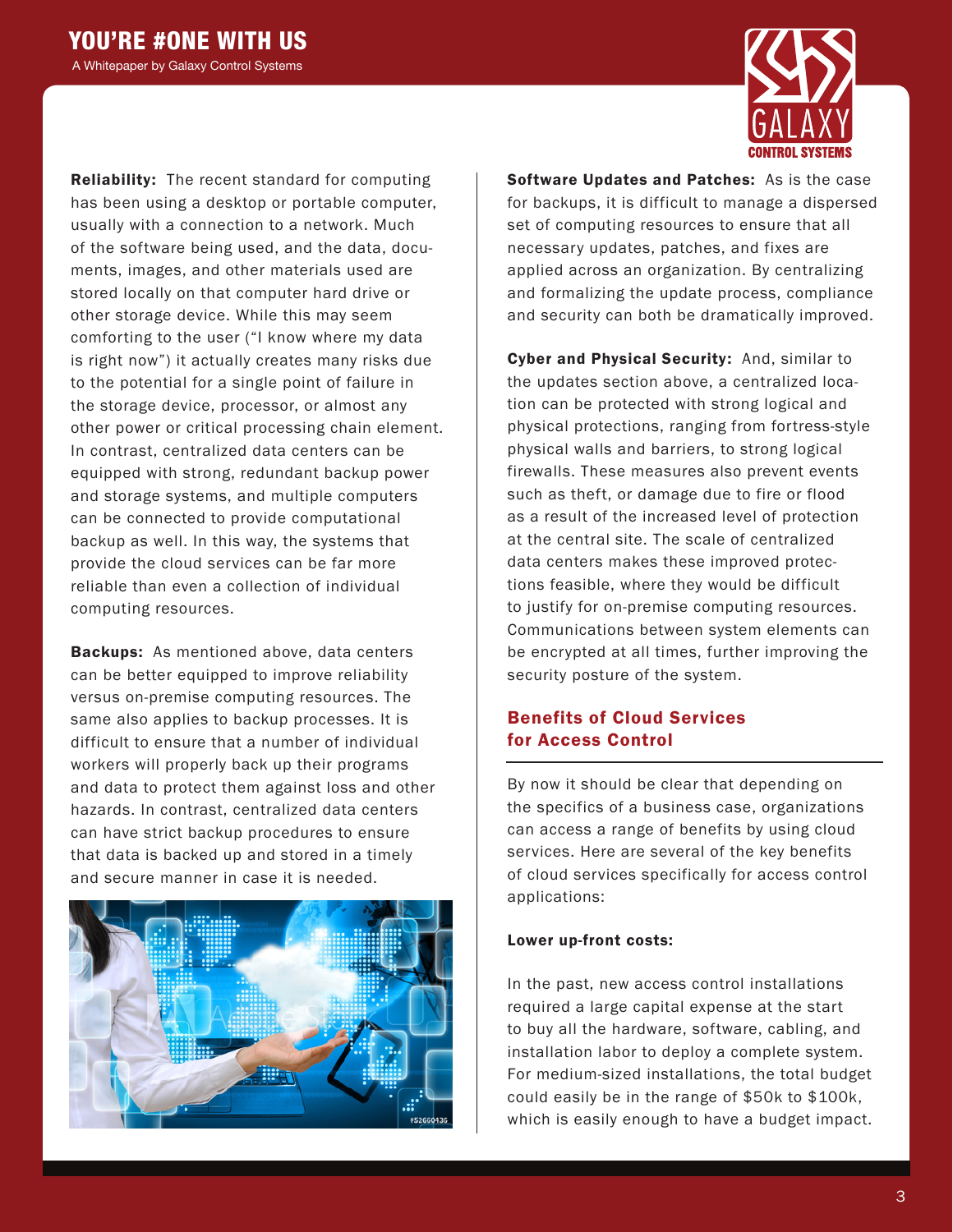

In contrast, using a cloud-based access control system would shift the cost from a front-loaded capital expense to a more manageable recurring monthly operational expense; starting as low as \$30/mo depending on the size of the project.

#### Deployment speed:

Another benefit of using a cloud-based access control system is the speed with which new installations can be deployed. This is particularly true for installations that can make use of wireless door lock hardware, or where the access control panels and door hardware are already installed.

In these cases, there is a very minimal requirement for network connectivity, so it is relatively easy to work with existing limited infrastructure, or add a small amount of infrastructure to support the new application. For common small installations, with only 4 or 5 controlled doors, it could potentially be as simple as setting up a WiFi router – and that may be the only IT infrastructure you need for access control. Without the need for local servers, operating systems and software, installation becomes much faster and easier.

#### Greatly improved accessibility:

As was described above, the system can be administered by the responsible security staff from anywhere, at any time, that they have network connectivity. This functionality does not depend on VPN connectivity, so any available network access device can be used if needed, without any prior software installation or setup. This allows security staff to take any necessary access control action immediately.

#### Improved reliability and security:

As described above for general cloud services, using centralized data centers provides several advantages in terms of power assurance, physical protection, system and data backups, software updates and security patches, and other maintenance factors over and above what can typically be achieved with on-premise systems. This is a particular advantage for mission-critical security functions such as access control.



If there is a failure, the most likely issue will not be the central data center – instead, it will be internet connectivity. In these cases, users will not have access to management functions that are hosted at the data center location – to add a new user, for example – until the internet connection is restored. The on-site door controllers will continue to operate with the most recent set of instructions until connectivity is restored to accept new updates and management changes. If any amount of management downtime is unacceptable, then there are ways to provide backup connectivity (via cable or cellular systems, for example). As shown below, data centers also have provisions for backup operations in multiple cities that make the true backup situation even better.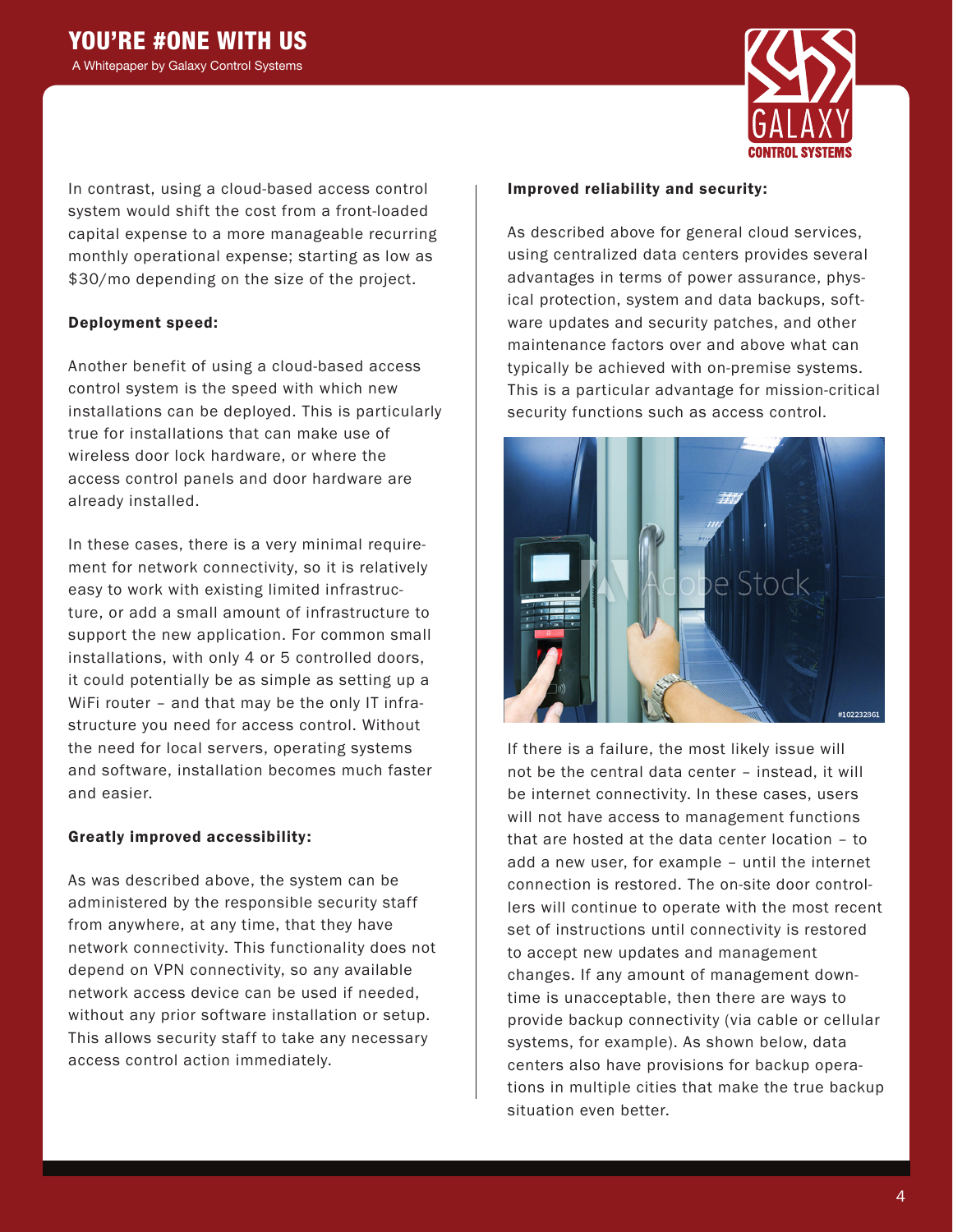

And, for security, every communication between every element of the system can be encrypted. During setup, the best systems let the administrator select the level of encryption desired. The result is that the cloud-based system often has better security than even the internal network of most businesses.



#### Minimal required IT support:

By using centralized data centers to provide data storage and processing functions, the need to support and maintain local equipment is also largely eliminated. Since many organizations, and particularly smaller teams, do not have excessive IT department staffing, most welcome the chance to assign existing staff to other higher-priority tasks.

Clearly, this combination of cash flow advantages with real operational advantages makes the use of cloud-based access control an attractive option for consideration.

# Traditional Access Control System

Here is a high-level view of a typical On-Premise Access Control system. Please refer to Figure 1 to see the system elements and their primary connectivity.

In the diagram, everything on the left-hand side would normally reside at the organization's location, up to the firewall that stands at the connection to the Internet in the outside world.

Starting in the upper left-hand corner, administrative workstations are the day-to-day computers that system administrators would use to enroll and remove staff and others into or from the access control system, take action to set rules, and generate and review any necessary reports. These workstations are connected by the internal network infrastructure (LAN) to a server room, where the access control servers are located. System client software must be installed on these workstations, making them the only places where authorized staff can manage the system, enroll and remove authorizations, and perform other administrative tasks.

Three server functions must be supported. The first is a database server to store the system settings, enrollees, and rules. The second is the application server itself, which runs the access control system software, accepting instructions from the administrator and updating the door controllers. The third is an optional web server that allows for remote access to the system.

The servers are connected to the door controllers through the facility LAN. The door controllers respond to individual access requests at the doors and open the locks for authorized staff and visitors.

Remote access is provided by a combination of webserver or VPN connection. Webserver access requires a SSL certificate for data encryption where VPN access has encryption built-in. Both scenarios require firewall and port setup before remote access can be granted.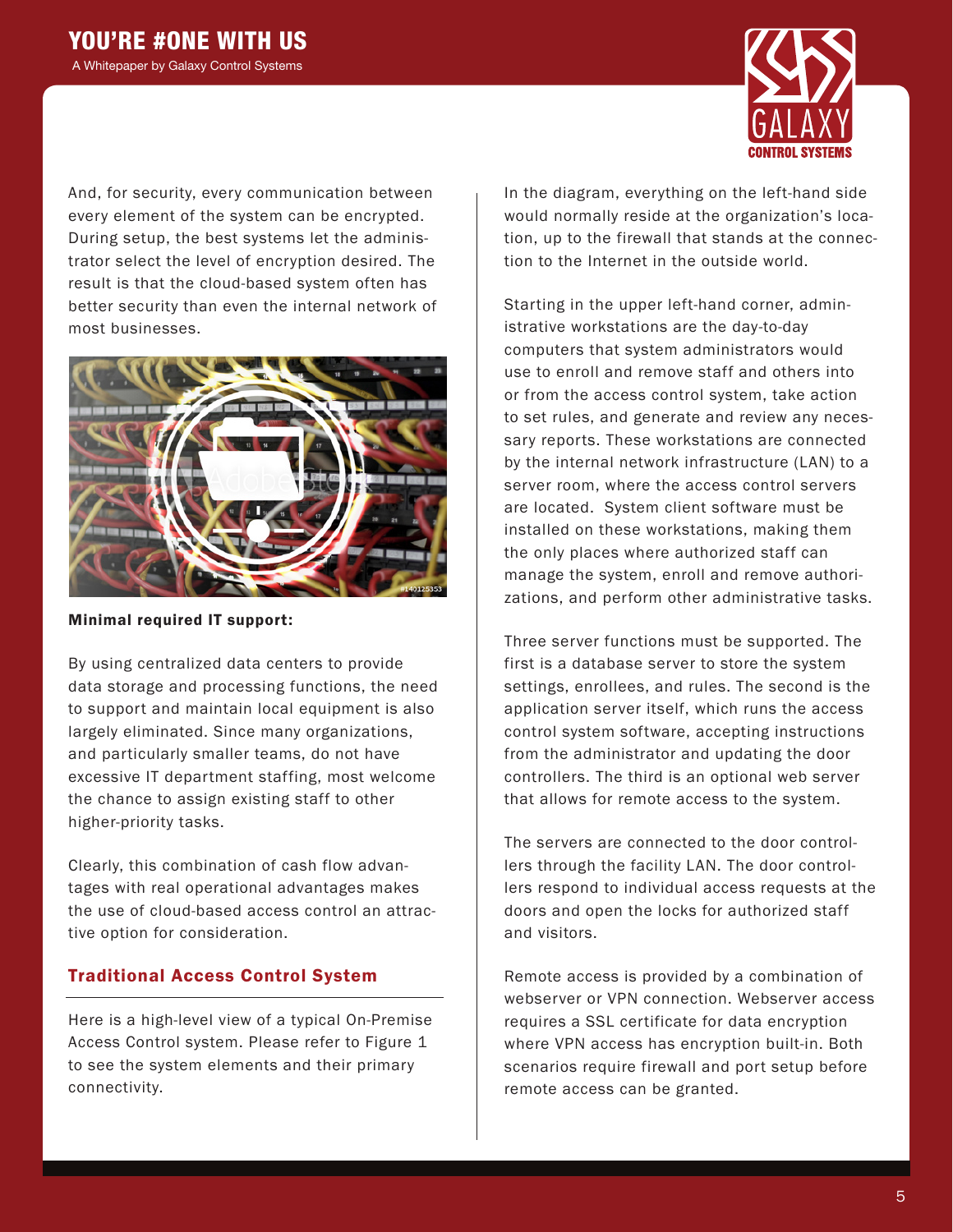# YOU'RE #ONE WITH US

A Whitepaper by Galaxy Control Systems





Figure 1: Typical On-Premise Access Control System

### Cloud-Based Access Control System

Here is a high-level view of a typical Cloud-based Access Control system. Please refer to Figure 2 to see the system elements and their primary connectivity.

As was the case in the previous diagram, everything on the left-hand side would normally reside at the organization's location, up to the firewall that stands at the connection to the Internet in the outside world. The door controllers and locks

are always located on-site in both arrangements. Note that in this case, in contrast to the previous example, there is no server room equipment located at the user site.

Instead, any local computer with LAN connectivity can be used to administer the system. The user interface, and all the enrollment, rules, and other functionality is exactly the same as the on-site version.

Instead of making use of on-site servers, the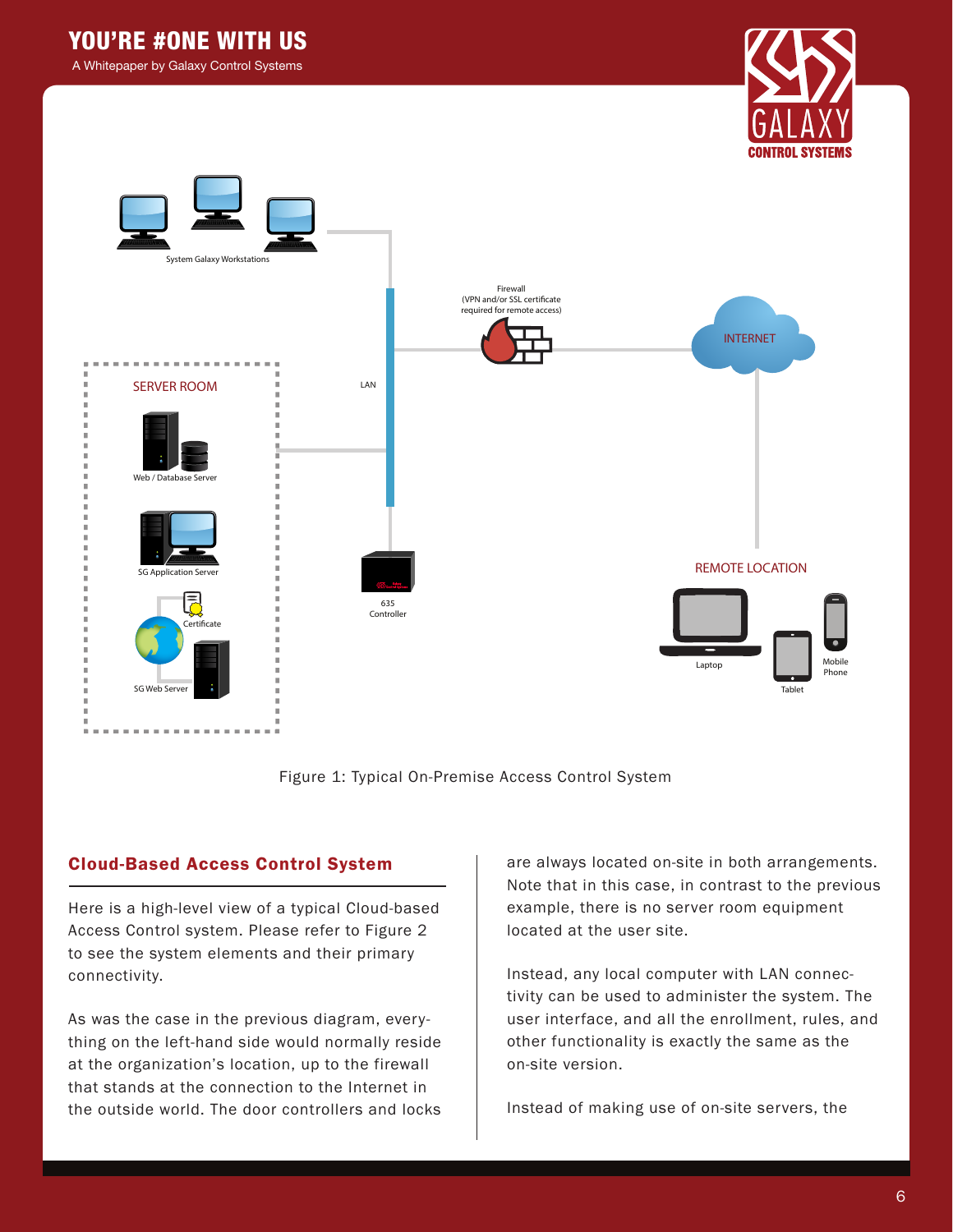A Whitepaper by Galaxy Control Systems





#### Figure 2: Typical Cloud-Based Access Control System

cloud based system makes use of servers located at a remote data center to provide the same access control system functionality, so the same three server functions are shown: a database server, an application server, and a web server – but in this case the web server is not optional.

Also note that in this typical system diagram, a second backup data center is indicated. This second center mirrors the data held in the first center, in real time, to serve as a backup in

case the first center has any type of failure. In practice, the level of backup redundancy can be set to match the business needs of the end user customer.

Lastly, note that because the system makes use of a web-based interface, remote users with proper authentication can access the system from anywhere they can reach the internet, and do not require any specific software installed on their device beyond a normal web browser.